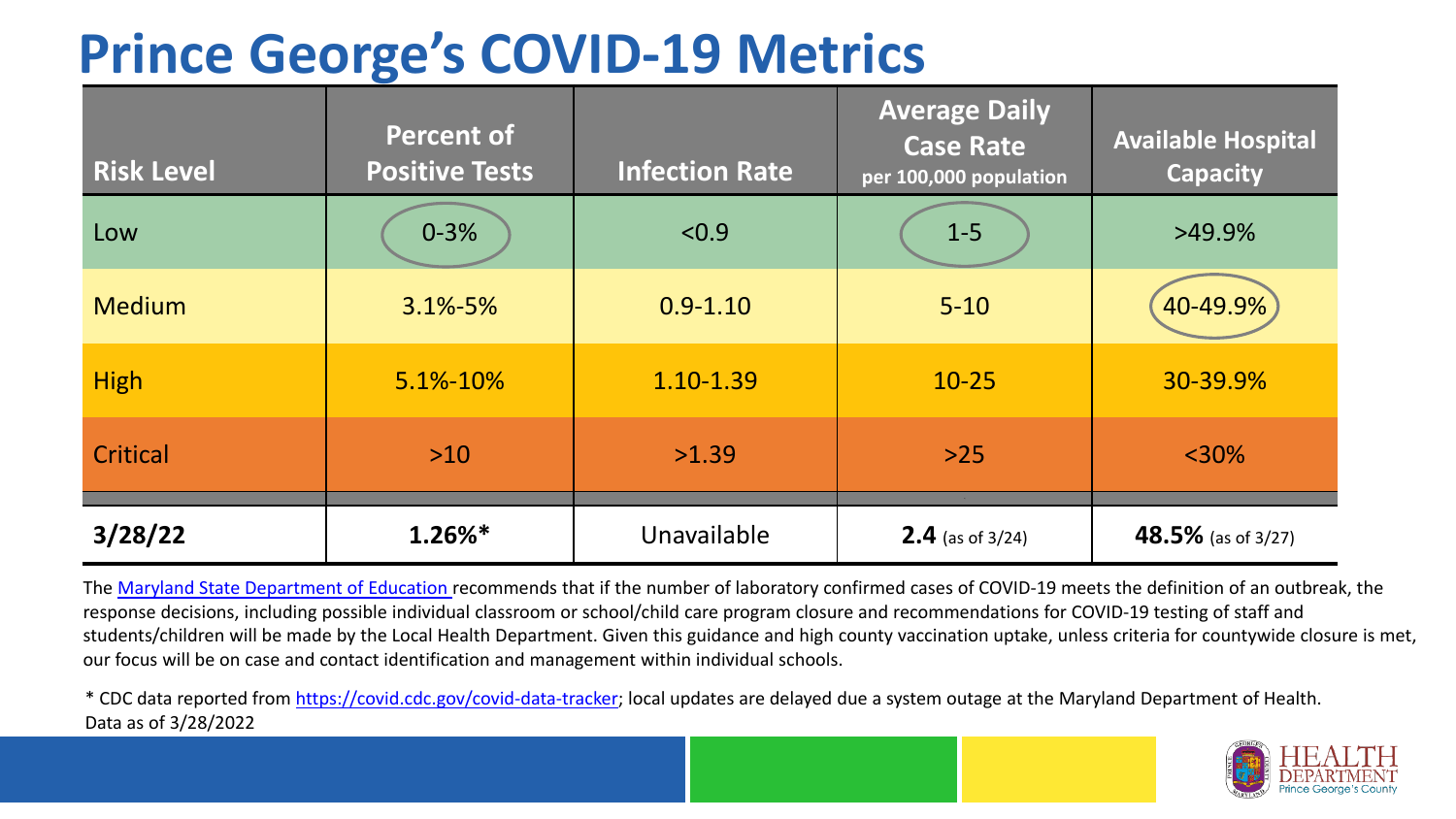## **COVID-19 Community Transmission and Vaccination**

Per the [CDC updated guidance for COVID-19 Prevention in K-12 Schools,](https://www.cdc.gov/coronavirus/2019-ncov/community/schools-childcare/k-12-guidance.html) vaccination is considered the leading prevention strategy for those who are eligible, and **Prince George's County exceeds the percentage of U.S. vaccinations for ages 12 and above**. The CDC also emphasizes using multiple prevention strategies together consistently, included universal indoor masking, as needed based on the level of community transmission and vaccine coverage.



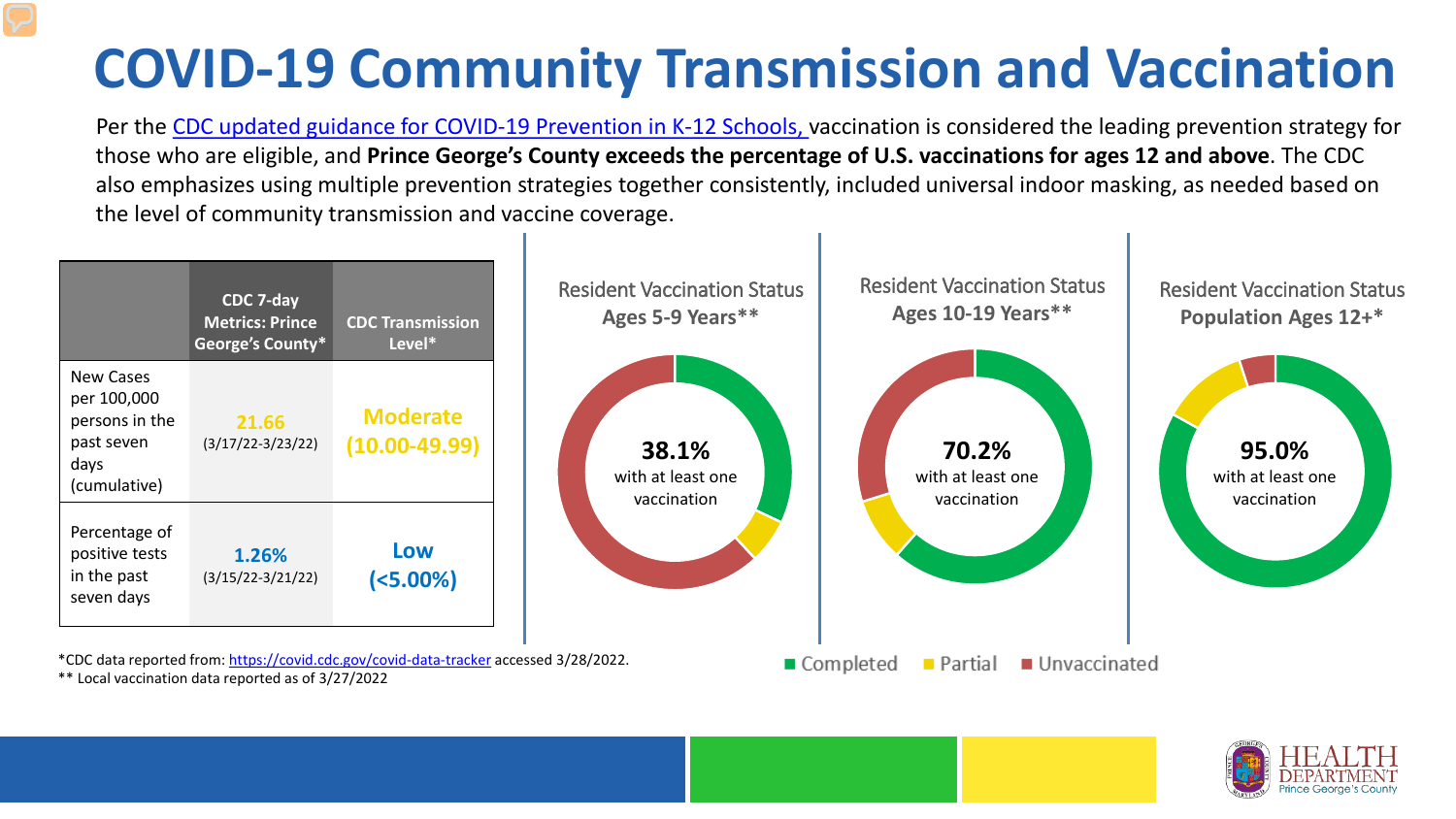## **Average Daily Case Rate** (7-day Average by test date)

**The average daily case rate in the middle of last week was 2.4 new cases per 100,000 residents.** Our case rate has declined from a high of 303.6 new cases per 100,000 residents on January 1, 2022 and has remained "low risk" for the past month.

**Average New COVID-19 Cases Per Day Per 100,000 Residents**



Data as of 3/28/22